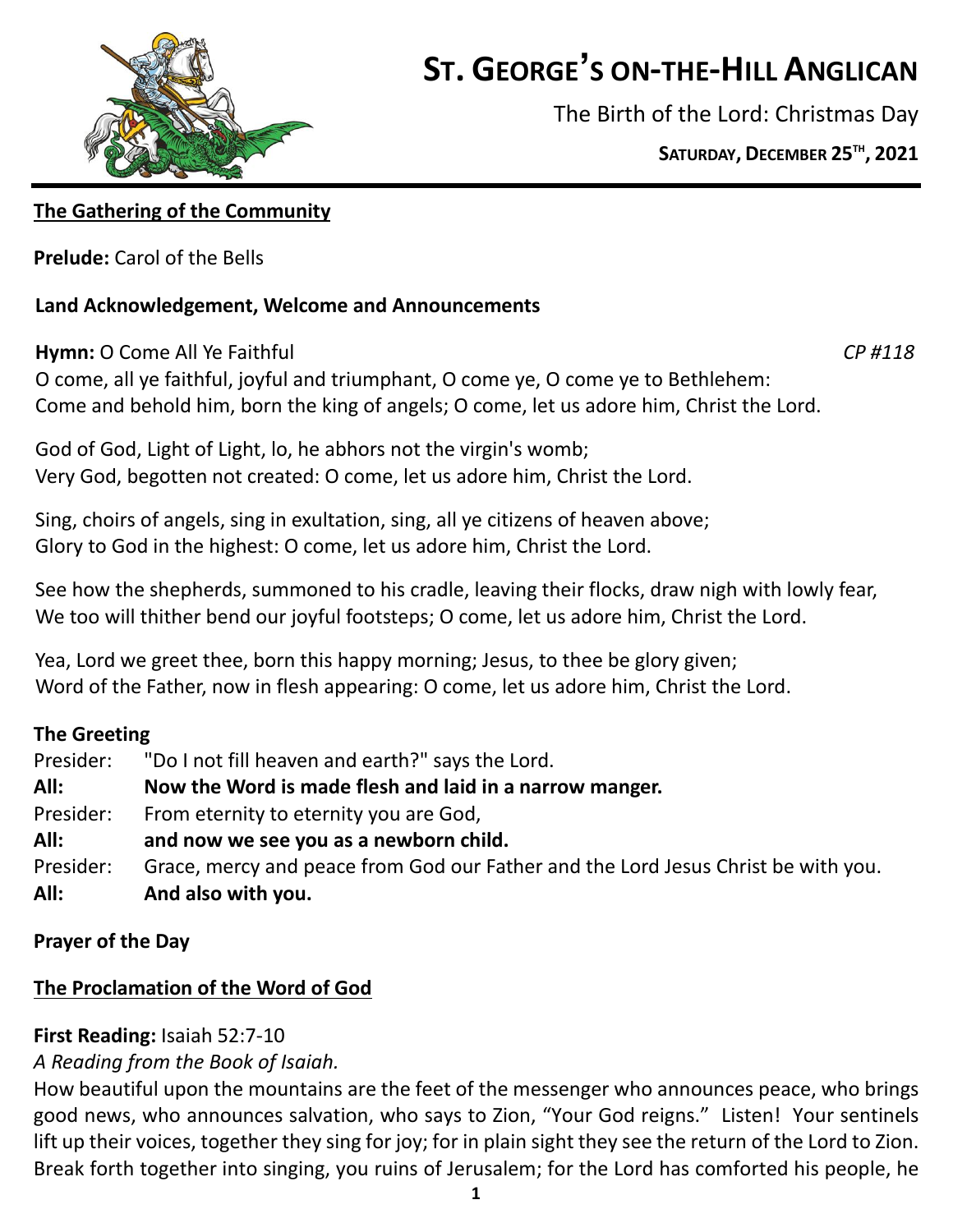has redeemed Jerusalem. The Lord has bared his holy arm before the eyes of all the nations; and all the ends of the earth shall see the salvation of our God.

Reader: The Word of the Lord.

**People: Thanks be to God!**

*(Please keep a period of silence for reflection)*

**Psalm 96** *Winchester Old*

Sing to the Lord new songs, proclaim the marvels he has done With his right hand and holy arm, the triumph he has won.

The victory the Lord has won He has this day made known; To all the world his righteousness has openly been shown.

The Lord recall for Israel His love and faithfulness; To all the earth his victory sing to him and rejoice,

Shout now with joy to God the Lord; in praise lift up your voice; All nations of the worlds as one sing to him and rejoice.

# **Second Reading:** Hebrews 1:1-12

# *A Reading from the Letter to the Hebrews.*

Long ago God spoke to our ancestors in many and various ways by the prophets, but in these last days he has spoken to us by a Son, whom he appointed heir of all things, through whom he also created the worlds. He is the reflection of God's glory and the exact imprint of God's very being, and he sustains all things by his powerful word. When he had made purification for sins, he sat down at the right hand of the Majesty on high, having become as much superior to angels as the name he has inherited is more excellent than theirs. For to which of the angels did God ever say, "You are my Son; today I have begotten you"? Or again, "I will be his Father, and he will be my Son"? And again, when he brings the firstborn into the world, he says, "Let all God's angels worship him." Of the angels he says, "He makes his angels winds, and his servants flames of fire." But of the Son he says, "Your throne, O God, is forever and ever, and the righteous sceptre is the sceptre of your kingdom. You have loved righteousness and hated wickedness; therefore God, your God, has anointed you with the oil of gladness beyond your companions." And, "In the beginning, Lord, you founded the earth, and the heavens are the work of your hands; they will perish, but you remain; they will all wear out like clothing; like a cloak you will roll them up, and like clothing they will be changed. But you are the same, and your years will never end."

Reader: The Word of the Lord.

**People: Thanks be to God!**

*(Please keep a period of silence for reflection)*

**The Proclamation of the Gospel:** The Mystery of Christmas

**Musical Reflection:** I Wonder as I Wander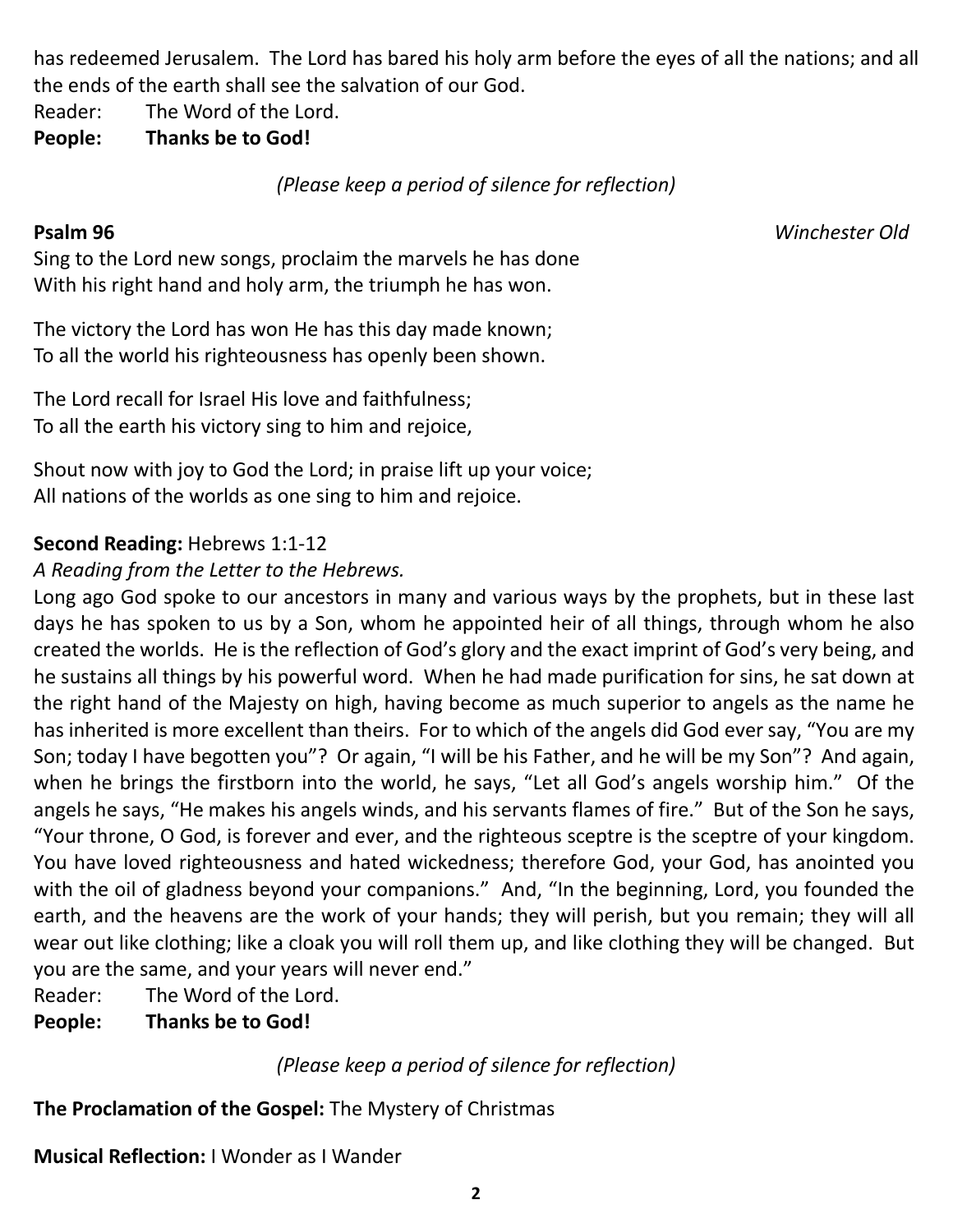# **An Affirmation of Faith**

Presider: The Lord our God, the Lord is one.

- People: Love the Lord your God with all your heart, with all your soul, with all your mind, and **with all your strength. This is the first and great commandment. The second is like it: Love your neighbour as yourself. There is no commandment greater than these. Amen.**
- Presider: Having reaffirmed our faith, let us prepare to offer our prayers to God.

#### **Christmas Day Litany**

Leader: In peace, let us pray to the Lord. Father, on this holy day your Son our Saviour was born in human flesh. Renew your Church as the Body of Christ. Holy God,

#### **People: Hear our prayer.**

Leader: On this holy day, there was no room for your Son in the inn. Protect with your love those who have no home and all who live in poverty. Holy God,

#### **People: Hear our prayer.**

Leader: On this holy day, Mary, in the pain of labour, brought your Son to birth. Hold in your hand all who are in pain or distress. Holy God,

#### **People: Hear our prayer.**

Leader: On this holy day, your Christ came as a light shining in the darkness. Bring comfort to all who suffer in the sadness of our world. Holy God,

#### **People: Hear our prayer.**

Leader: On this holy day, the angels sang, "Peace to God's people on earth." Strengthen those who work for peace and justice in all the world. Holy God,

#### **People: Hear our prayer.**

Leader: On this holy day, shepherds in the field heard good tidings of joy. Give us grace to preach the gospel of Christ's redemption. Holy God,

#### **People: Hear our prayer.**

Leader: On this holy day, strangers found the Holy Family, and saw the baby lying in the manger. Bless our homes and all whom we love. Holy God,

#### **People: Hear our prayer.**

Leader: On this holy day, heaven is come down to earth, and earth is raised to heaven. Hold in your hand all those who have passed through death in the hope of your coming kingdom. Holy God,

#### **People: Hear our prayer.**

Leader: On this holy day, Christians the world over celebrate Jesus' birth. Open our hearts that he may be born in us today. Holy God,

**People: Hear our prayer.**